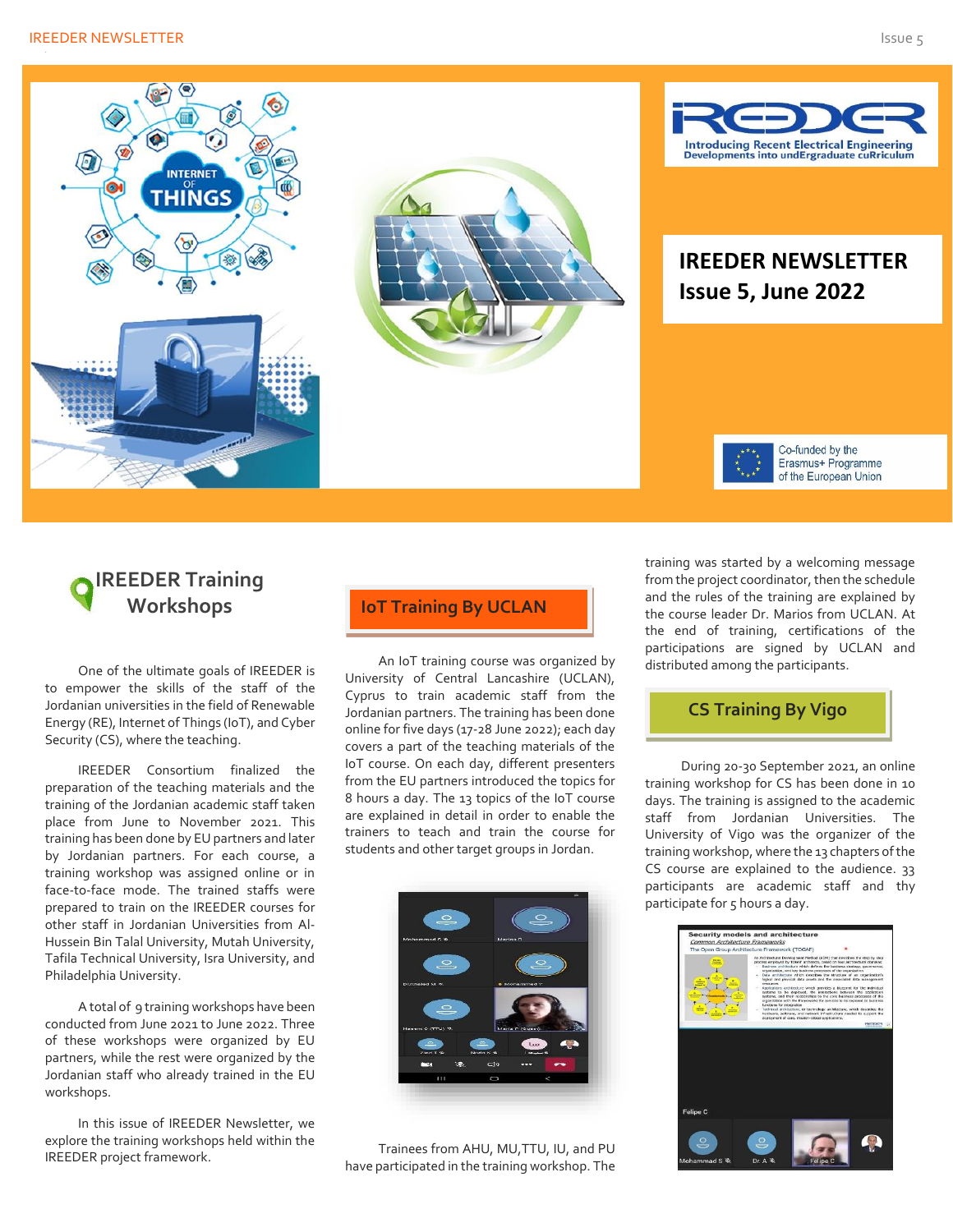Dr. Felipe, from UVigo, started the training workshop and explained the schedule and the rules of attending the workshop. A team from the EU partners participated in the training where they are experts in the field of CS. Certifications of participation are distributed among the trainees.

# **RE Training By UPAT**

During 22-26 November 2021, the RE training workshop was conducted at the University of Patras (UPAT), Greece. The training workshop was focused on the teaching materials of the RE course. 20 trainees from the Jordanian partners participated in the training workshop. Prof. Andreas, UPAT, organized the workshop where the topics of each day and the speakers for each topic are assigned and the workshop agenda was distributed among the participants. An introduction about IREEDER was presented by Dr. Saud Althunibat, and then the training was started by Dr. Andreas.





During the five days of training, different expert speakers in RE were introduced different topics of RE course. In addition, a brief about RE lab at MU was introduced by Dr. Ziyad Altarawneh.

# **IoT Training Workshop at AHU**

During 14-15 February 2022, an IoT training workshop was held at Al-Hussein bin Talal University. The training workshop was focusing on covering IoT course topics for 13 technicians from Jordanian partners, Mutah University, Tafila Technical University, Isra University, and Philadelphia University. At the beginning, a brief about IREEDER project was introduced by Dr. Saud Althunibat. Then, a presentation about IoT course materials and lab was introduced by Dr. Moath Alsafasfeh.



The Training has been done by speakers who are trained by EU partners on the IoT courses. The training was divided into two parts; the first part was theoretical where the IoT topics are explained depending on the contents of the IoT course that has been developed by IREEDER. The second part was practical, where 6 experiments have been explained and covered for the trainers. The remote access to the IoT lab at AHU was explained to the trainees which enables them to get remote access for the students from their universities to the IoT lab and make the experiments remotely.

Engineer Yusra Alsaraireh, from Mutah University, said that the topics of the IoT course are state of the art and they are very helpful to prepare the students for the labor market. Engineer Samer Sartawi, from Philadelphia University, expressed that the IoT has recent microcontrollers and platforms which enable their students to practice more IoT concepts.At the end of two days of training, certificates of participation are delivered to the trainees.

> **RE Training Workshop at MU**

A training workshop about RE was held during 22-23 February 2022 at Mutah University. 12 trainees from Jordanian universities participated in the workshop. This workshop covers the topics of RE that are designed by IREEDER in the RE course. In addition, the workshop covers the experiments that can be done using the RE lab at MU.



The workshop started with a presentation about the IREEDER by the project coordinator, Dr. Saud Althunibat. The trainers cover the main topics of the RE course to the audience where the theoretical part is explained, then a set of experiments have been done in the RE lab where the remote access was explained to the technicians.



Engineer Mohammad Alarni, from TTU, mentioned that the RE course materials are very rich which cover all the concepts that to be in the hand of the students. Engineer Suhaib Almaasfeh, from AHU, said the RE lab has powerful equipment which able the students to simulate the operations of the RE systems.

#### **CS Training Workshop at TTU**

At Tafila Technical University, a CS training workshop was held during 2-3 March 2022. The goal of the training workshop is to empower



Co-funded by the Erasmus+ Programme of the European Union

This publication was produced with the financial support of the European Union. Its contents are the sole responsibility of the partners of IREEDER project and do not necessarily reflect the views of the European Union.